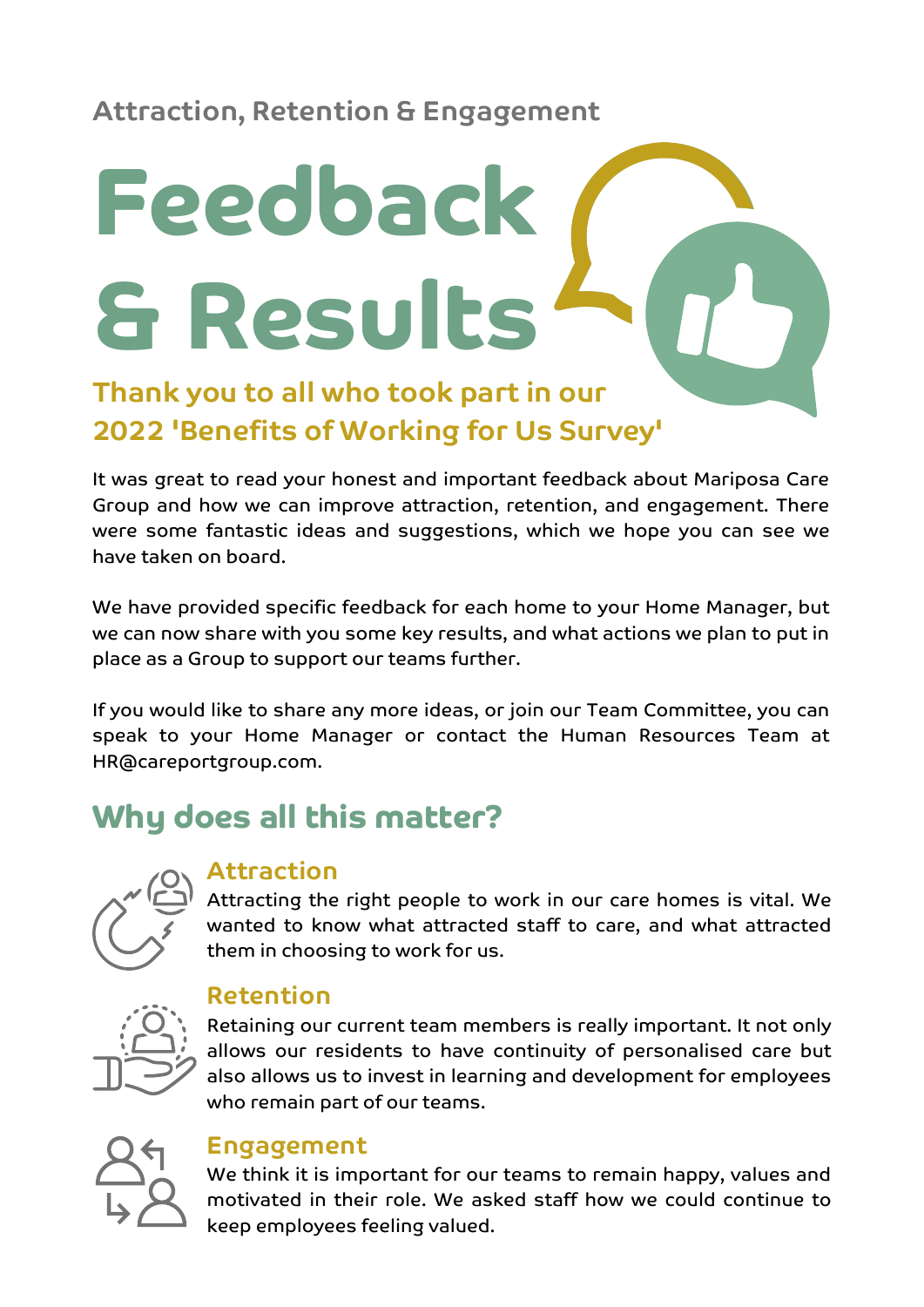# **Key Results**



### **Other key themes identified**

From your feedback, you also said:

- Some of the current incentives reward new starters only, so current people working here already don't see the benefits of these incentives
- You want to feel more valued and appreciated with verbal recognition
- You want more communication from our central support team.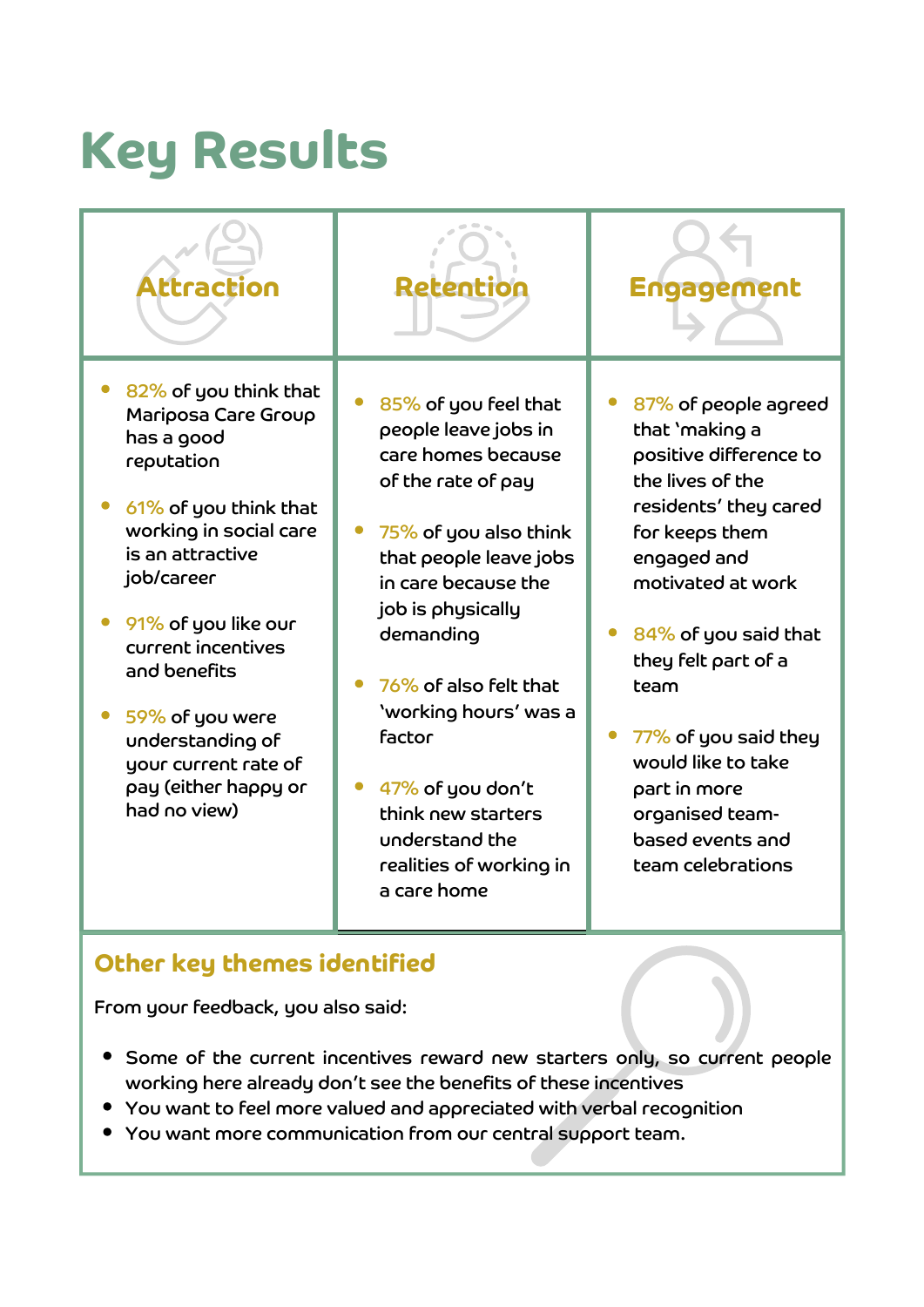# **We heard all your feedback, and now we are...**



### **Enhancing our induction to help new starters**



We heard your feedback that sometimes new starters don't understand the realities of working in a care home, but that the 12-week induction is good and effective.

You suggested new starters should have more shadow shifts, as well as a mentor or buddy to support them during their induction period.

We have taken on your feedback and we will be implementing the following;

- Engaging with the new starters right through the recruitment process, supporting active interviews, such as walk arounds in the care home, and introducing trial shifts.
- An improved and more detailed, professional induction pack; providing them with all the information they need about their role, their training and development, frequently asked questions and answers, and what incentives we can offer them.
- More shadow shifts if it's needed, we have recommended that a new starter has more time to feel comfortable in their role by doing more supernumerary, shadow shifts.
- Mentor system engaging with current team members who would make great mentors to support new starters during their induction programme.

Our aim is to ensure that new starters feel welcomed, valued, competent, and can engage in a fulfilling and successful career in our care homes.



### **Recognition**

We heard your feedback, that our more longer serving team members don't feel as valued and rewarded as new starters do, due to the incentives being focused on new starters.

We want to continue to recognise the dedication and hard work all of our employees provide day in, day out to care for our residents, to help retain our current team.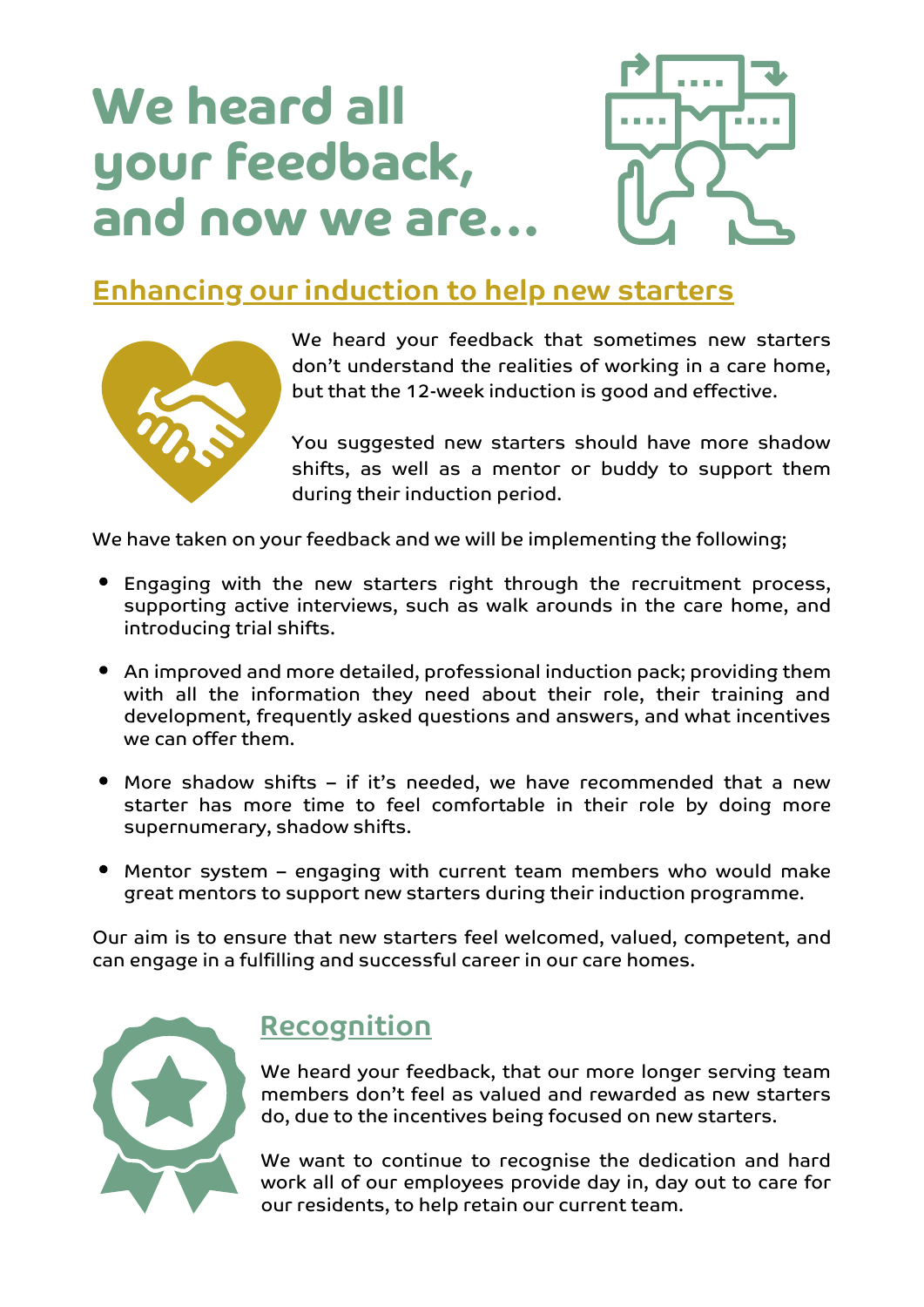#### **Recognition of Service:**

We have taken on your feedback and with effective from 1 May 2022 have implemented the following;

- We have removed the Golden Hello incentive for new starters, and instead we are increasing the continuous service dates and financial rewards under a Recognition of Service Award Policy.
- Employees will be recognised for their commitment to the Company at the following service milestones – 6 months, 1 year, 2 years, 3 years, 5 years, 10 years, 15 years and 20 years. Rewards start at £250, going up to £2,000 at 20 years' service.

#### **Recognising each other:**

There are lots of ways we can tell one another that they are valued! We are encouraging everyone to take more opportunities to say 'thank you', 'well done' and 'good job' to one another! We are also doing more to share ideas for activities or events as a team, and to celebrate individual and team achievements.



### **Rates of Pay**

We heard your feedback when we asked you about your rate of pay.

Overall, you said that the pay for workers in care homes is a sector-wide issue, and not personal to Mariposa.

You commented to say that the sector should pay better, and that other local employers (e.g., supermarkets) pay a higher rate of pay.

- We pay at least the National Living Wage rate of pay or above for all roles, even if you are under the age of 24, we pay the same rate of pay for the job, regardless of your age.
- We increase wages in line with yearly government increases but have also increased rates of pay further to be competitive against other care home providers.
- We have to work in line with budgets and funding that we can access from local authorities for our homes, but we are continually reviewing pay and working hard to ensure we remain a competitive care home employer.